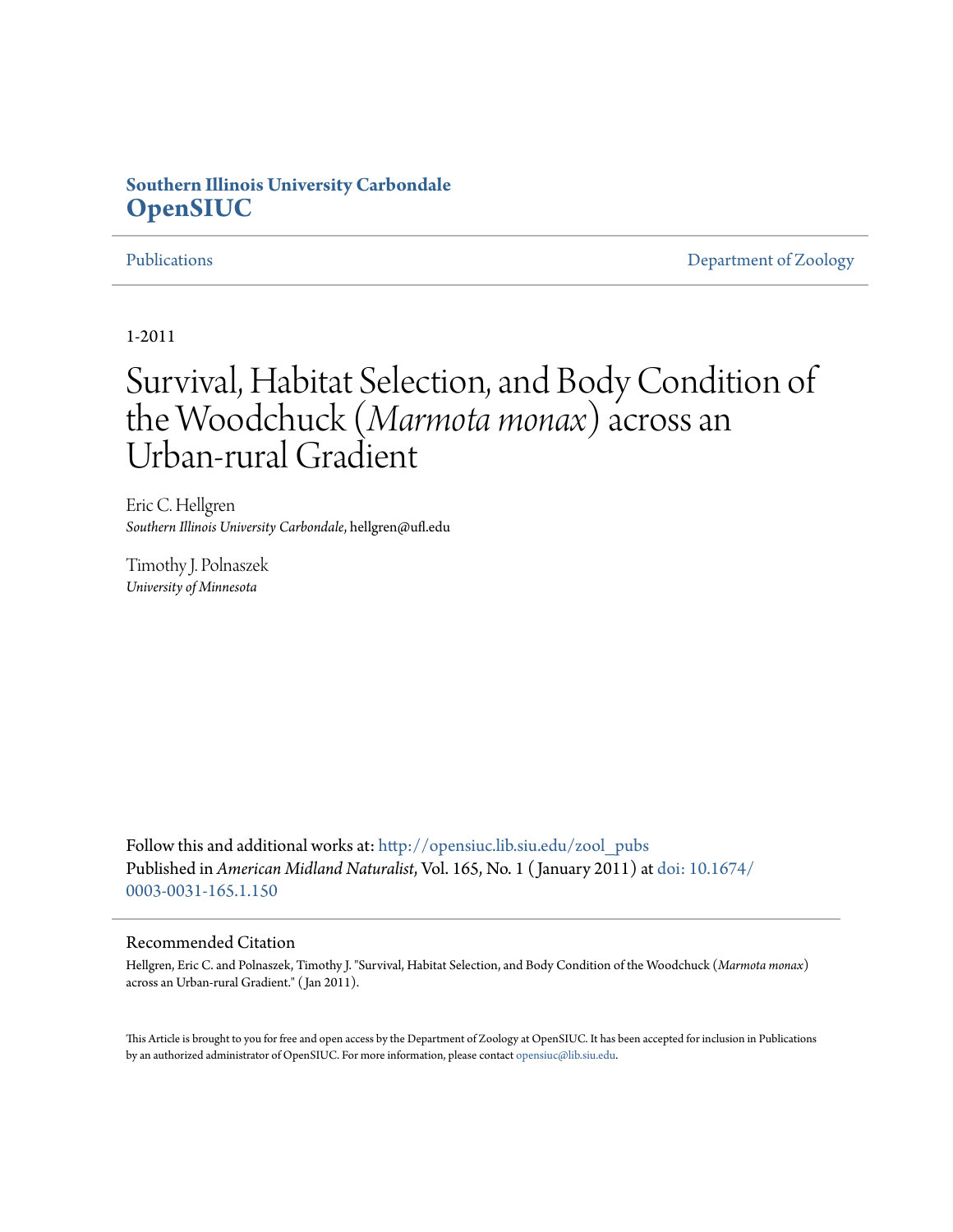# Survival, Habitat Selection, and Body Condition of the Woodchuck (Marmota monax) across an Urban-Rural Gradient

### ERIC C. HELLGREN<sup>1</sup> AND TIMOTHY J. POLNASZEK<sup>2</sup>

Cooperative Wildlife Research Laboratory and Department of Zoology, Southern Illinois University Carbondale, Carbondale 62901

ABSTRACT.—Urban-adapter species facultatively exploit human-subsidized resources in the urban and suburban matrix. We used the woodchuck (Marmota monax) to study how aspects of autecology in an urban-adapter can vary across a gradient of urbanization. We captured and monitored woodchucks by radiotelemetry in southern Illinois from summer 2007 to spring 2009. We captured 47 woodchucks (19 adults, 19 yearlings, 8 young-of-the-year) during the active seasons, and implanted radiotransmitters in 17 adults and 3 yearlings (13 F, 7 M). Overall annual survival was estimated to be  $0.76 \pm 0.12$ , with three confirmed mortalities during the study period. Survival and home-range size did not vary by % urban landcover in a buffer surrounding an individual's home range. Habitat-selection analyses indicated that rural edge was the highest-ranked habitat at the home-range scale, whereas urban cover (specifically, developed areas with human structures) was most highly ranked at the withinhome-range scale. Body condition was negatively related to % urban landcover. Overall, our findings indicated no clear relationship between woodchuck ecology and urbanization level within our study area. However, our data on body condition and adipose composition, although preliminary, suggested a possible mechanism for variation in overwinter survival across the urban-rural gradient.

#### **INTRODUCTION**

Anthropogenic effects on landscapes produce major changes in the composition of plant and animal communities as well as the structure and function of ecosystems. Urban development, arguably the longest-lasting and most influential anthropogenic effect on native ecosystems, causes extensive local extirpations of native species and provides opportunities for invasions of nonnative species (McKinney, 2002). However, animal species vary widely in their response to urbanization, with many native species successfully occurring in urban environments. Two groups of species, identified as urban adapters and urban exploiters (terms attributed to R. B. Blair in McKinney, 2002), facultatively and obligatively, respectively, use human-subsidized resources to exist in urban environments.

Urban adapters are species that are commonly found in the matrix of habitats (residential yards, undeveloped lots, maintained greenspaces, remnant woodlots, etc.) found in urban and suburban landscapes (McKinney, 2002). Examples of common urban-adapting mammals include fossorial species such as moles (family Talpidae) and ground- and treedwelling squirrels (family Sciuridae), as well as a variety of medium-sized (5–15 kg) to large  $(>=20 \text{ kg})$  carnivores (Randa and Yunger, 2006; Gehrt *et al.*, 2009). These species can exploit the rich resources associated with human-subsidized habitats.

The woodchuck (Marmota monax) serves as a model urban-adapter. This species thrives at the interface of forests and openlands, which include old fields, pastures and residential lawns (Armitage, 2003). They select woodland edges and brushy fencerows (Swihart, 1992), as well as a variety of human structures  $(e.g.,$  houses, garages, sheds, outbuildings, culverts and earthen dams) for burrow locations. Conversely, woodchucks negatively affect humans

<sup>&</sup>lt;sup>1</sup> Corresponding author: Telephone: (618) 536-7766; FAX: (618) 453-6944; e-mail: hellgren@siu.edu.<br><sup>2</sup> Department of Ecology, Evolution and Behavior, University of Minnesota, St. Paul, Minnesota 55108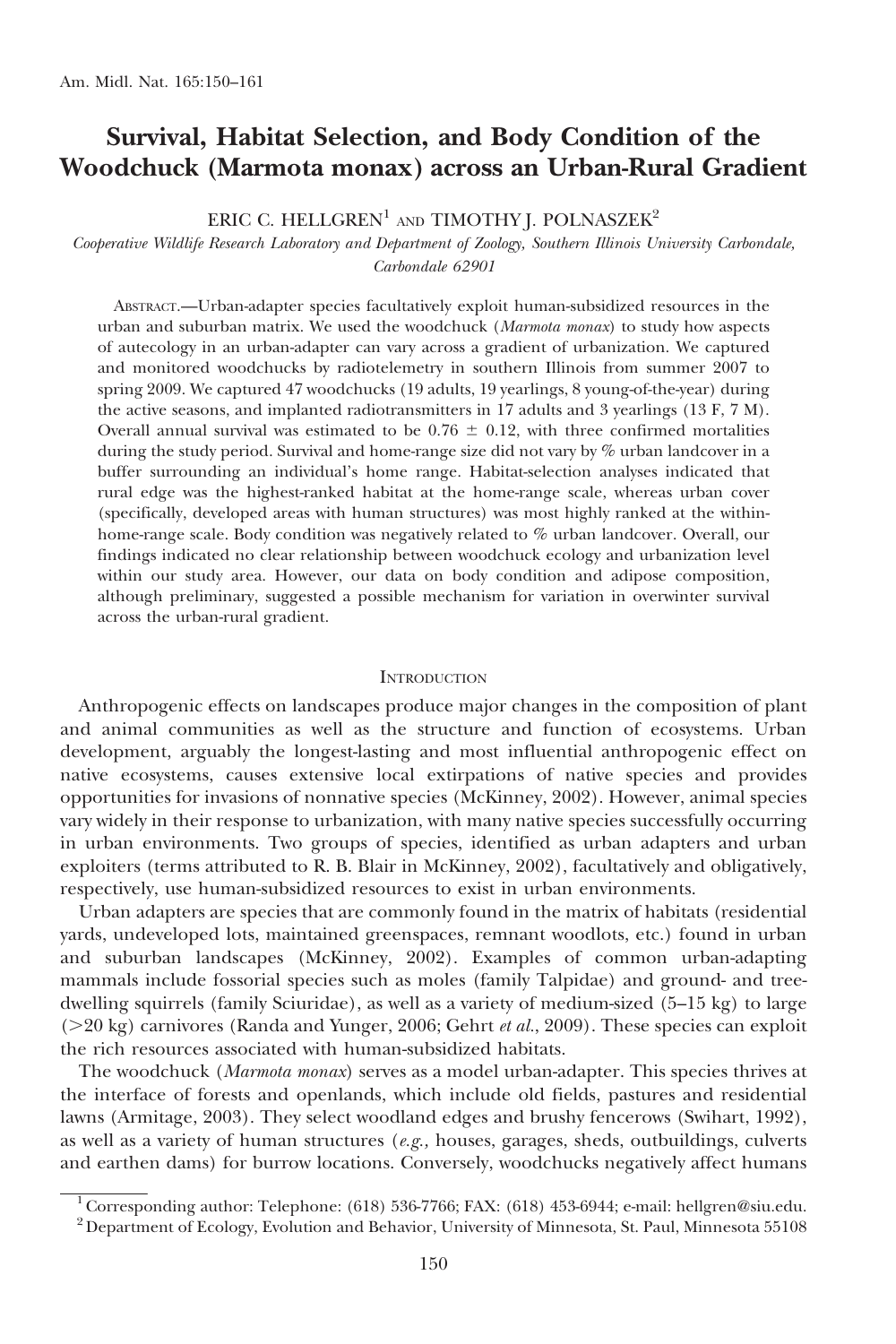economically in a variety of ways in both residential and agricultural settings. In and around human dwellings, woodchucks can damage garden crops and ornamental plants, gnaw through floors, and produce other minor nuisance problems (reviewed in Armitage, 2003). In agricultural areas, they damage orchard trees (Swihart and Picone, 1994) and a variety of crops including small grains, hay grasses and beans (Armitage, 2003). Management usually involves exclusion (mechanical or chemical), trapping or lethal control. Finally, woodchucks provide recreational opportunities through regulated trapping and hunting seasons.

A basic question regarding the ecology of urban-adapter species revolves around whether they are synanthropes (i.e., species that benefit from their contact with human activities) or, alternatively, they are not synanthropes but nevertheless occur in urban environments by avoiding human-dominated areas (Gehrt et al., 2009). We studied a woodchuck population occurring across an urban-rural gradient to explore these contrasting alternatives. Our objectives were to estimate survival rates, estimate home-range size, determine habitat selection and document variation in body condition and adipose tissue of woodchucks. Under the assumption that woodchucks benefit from human resources, we predicted that we would observe higher survival rates, smaller home-range sizes and improved body condition in woodchucks as functions of increased urbanization.

#### MATERIALS AND METHODS

Study area.—We conducted field work in Jackson, Union and Williamson counties in Southern Illinois and centered our effort in and around the greater Carbondale (population ca. 26,000;  $37^{\circ}43'N$  and  $89^{\circ}13'W$ ) area. These counties contain a wide range of urban, agricultural, exurban, old field and forested areas. Woodchucks and their burrows were located in these habitat types except interior forests of the Shawnee National Forest. Jackson, Union and Williamson counties of Southern Illinois experience hot, wet summers (mean Jul. temp. 25 C) and mild winters (mean Jan. temp.  $-1$  C), averaging 117 cm of annual precipitation (Midwest Regional Climate Center, 1971–2000).

Capture, handling, and monitoring.—We trapped woodchucks with wire-mesh Tomahawk traps (25 by 30 by 81 cm; Tomahawk Live Trap Company, Tomahawk, Wisconsin) baited with apples, peanut butter, sweet potatoes and carrots and set near burrow entrances. Captured animals were anesthetized with intramuscular injections of ketamine hydrochloride and xylazine hydrochloride at doses of  $15 \text{ mg/kg}$  and  $10 \text{ mg/kg}$ , respectively. All individuals were weighed, sexed, aged (young-of-year, yearling, adult; Davis, 1964) and assessed for reproductive status. Reproductive maturity of males was determined by the presence of scrotal testes (Swihart, 1992). Reproductive status of females (maturity, pregnancy and lactation) was assessed by palpation and condition of nipples (Snyder and Christian, 1960).

Adult and yearling woodchucks were implanted with an intraperitoneal radiotransmitter (Model M1240, Advanced Telemetry Systems, Isanti, Minnesota). In 2008, we also implanted Thermochron ibuttons (Maxim/Dallas Semiconductor), which recorded core body temperature over 30 min intervals. Radiotransmitters and iButtons were implanted in the surgery room of the Laboratory Animal Program or the Wildlife Annex building at SIU-Carbondale as per Beiglbock and Zenker (2003). Briefly, an incision was made along the ventral midline caudal to the caudal end of the sternum. After dissection of the subcutaneous tissue, a smaller incision was made to open the abdominal cavity. The transmitter and iButton were inserted into the abdominal cavity. Incisions were closed with absorbable sutures. Animals were monitored until fully mobile  $(<12 \text{ h})$ , then released at the site of capture.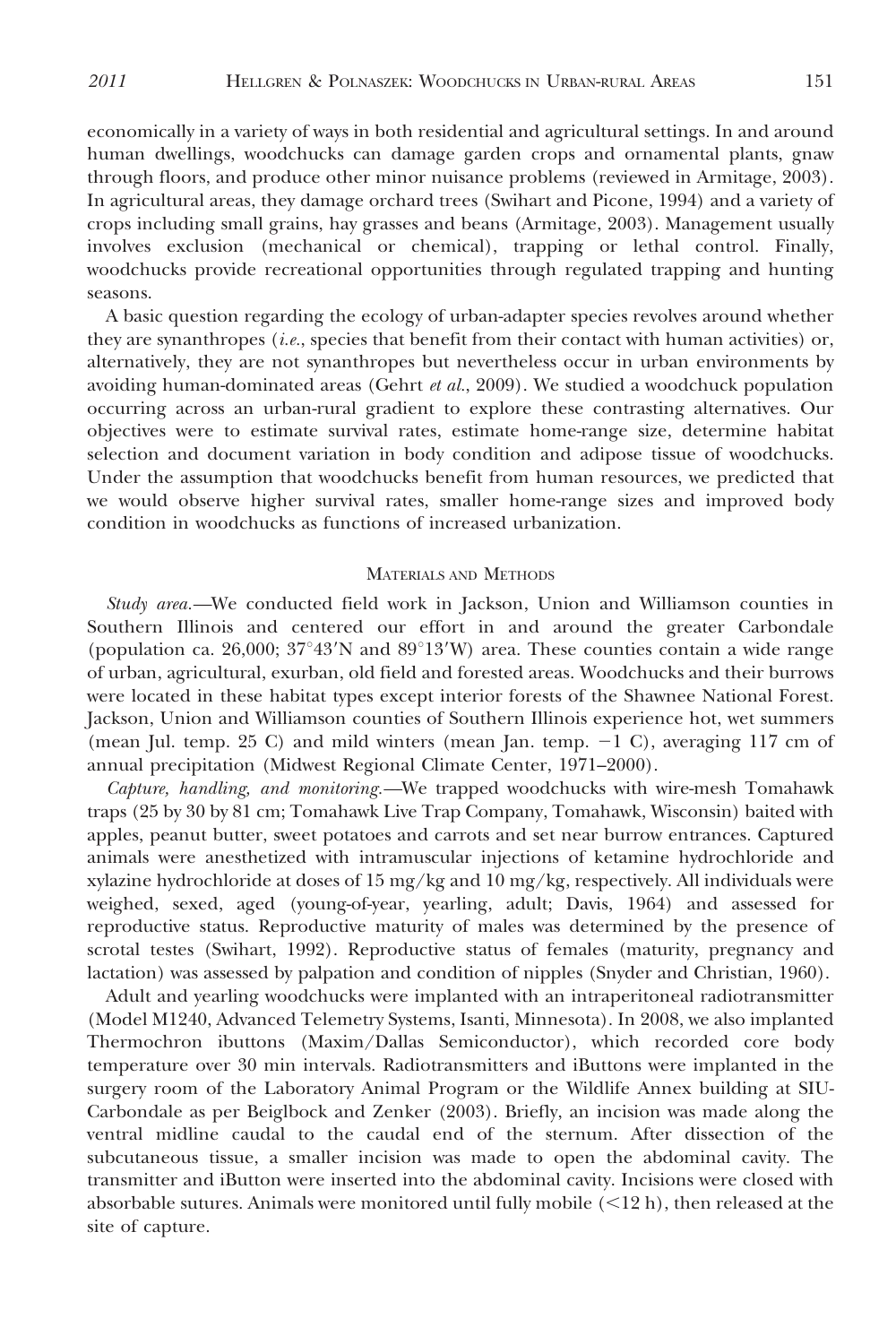Telemetered individuals were monitored 2–7 times weekly throughout the active season (approximately Mar. to Nov.), with a minimum period of 18 h between locations. Tracking was reduced during the winter months due to overall inactivity of woodchucks. Only one individual changed burrow location during the winter months. When transmitters become inactive for  $>12$  h, the pulse frequency on the transmitter changed from 55 ppm to 110 ppm. This change in frequency typically indicates mortality. However, hibernating woodchucks may be inactive for  $>12$  h, and telemetric monitoring therefore may suggest mortality. During hibernation, mortality dates can be confirmed by iButtons when animal core temperatures remain at ambient temperatures for an extended period that is not consistent with cycles of body temperatures during torpor. iButtons were retrieved by capture and euthanasia of monitored woodchucks in early spring after emergence from hibernation. Data from retrieved iButtons were used to determine dates of emergence from hibernation but otherwise are not presented in this manuscript.

Habitat selection.—We defined home ranges for each individual from the radiolocations of each individual. Geographic coordinates of each location were determined with a handheld Global Positioning System (GPS) unit (eTrex Summit, Garmin, Olathe, Kansas). We used the Home Range Extension (Hooge and Eichenlaub, 1997) for ArcView 3.2 geographical information systems software (Environmental Systems Research Institue, Redlands, California) to estimate and plot 95% minimum convex polygon (MCP) home-range estimates. Kernel methods have a number of advantages over MCPs for understanding space use of animals within their home range (Kernohan  $et al., 2001$ ), but we were not focused on detailed use of the home range in this paper. We used the MCP method to provide an unbiased estimate of space available to monitored woodchucks. Given that woodchuck space use is focused around burrow systems, kernel estimators would produce home ranges shaped by these foci of use and, therefore, confound availability with use. Also, we used the MCP estimator for direct comparisons to previous estimates of woodchuck range size in the literature.

We classified landcover as urban or rural for habitat analysis and hand-digitized landcover types using an aerial photo of the study area. Urban landcover was further broken down into four categories: developed (structures, roads, parking lots etc.), urban open (maintained open areas surrounded by developed land cover), urban grassland (grassland or unmaintained open areas surrounded by developed landcover) and urban forest (forested areas surrounded by developed landcover). Rural landcover was subdivided into three categories: rural forest, rural open/grassland and rural agriculture. Woodchucks typically inhabit forest edges, occupying areas of open habitats–such as pastures, old fields and agricultural fields–juxtaposed to forested habitats (Armitage, 2003). Therefore, we defined woodland edge habitats as 20-m strips of habitat (10 m on each side) centered on hard boundaries between forest landcover and all other landcover types. Edge habitat was divided into urban edge and rural edge. Coordinates for woodchuck locations were overlaid on the landcover map. We used burrow distribution and telemetry observations to characterize habitat use (Swihart, 1992).

Body condition analysis.—We estimated body composition from captured and euthanized radiotransmittered individuals ( $n = 9$ ) at the end of the hibernation period in spring 2009. We calculated body condition index (BCI) as body mass divided by length cubed for all captured individuals. Kidney fat, expressed as a percent of total kidney weight and termed kidney fat index (KFI; Riney, 1955), can be used as an indicator of overall body fat and the condition of an individual. We estimated KFI in each euthanized woodchuck.

We collected 2-g samples of muscle and abdominal adipose (fat) tissue from eight woodchucks, placed the samples in whirlpak bags, and froze them at  $-70$  C until lipid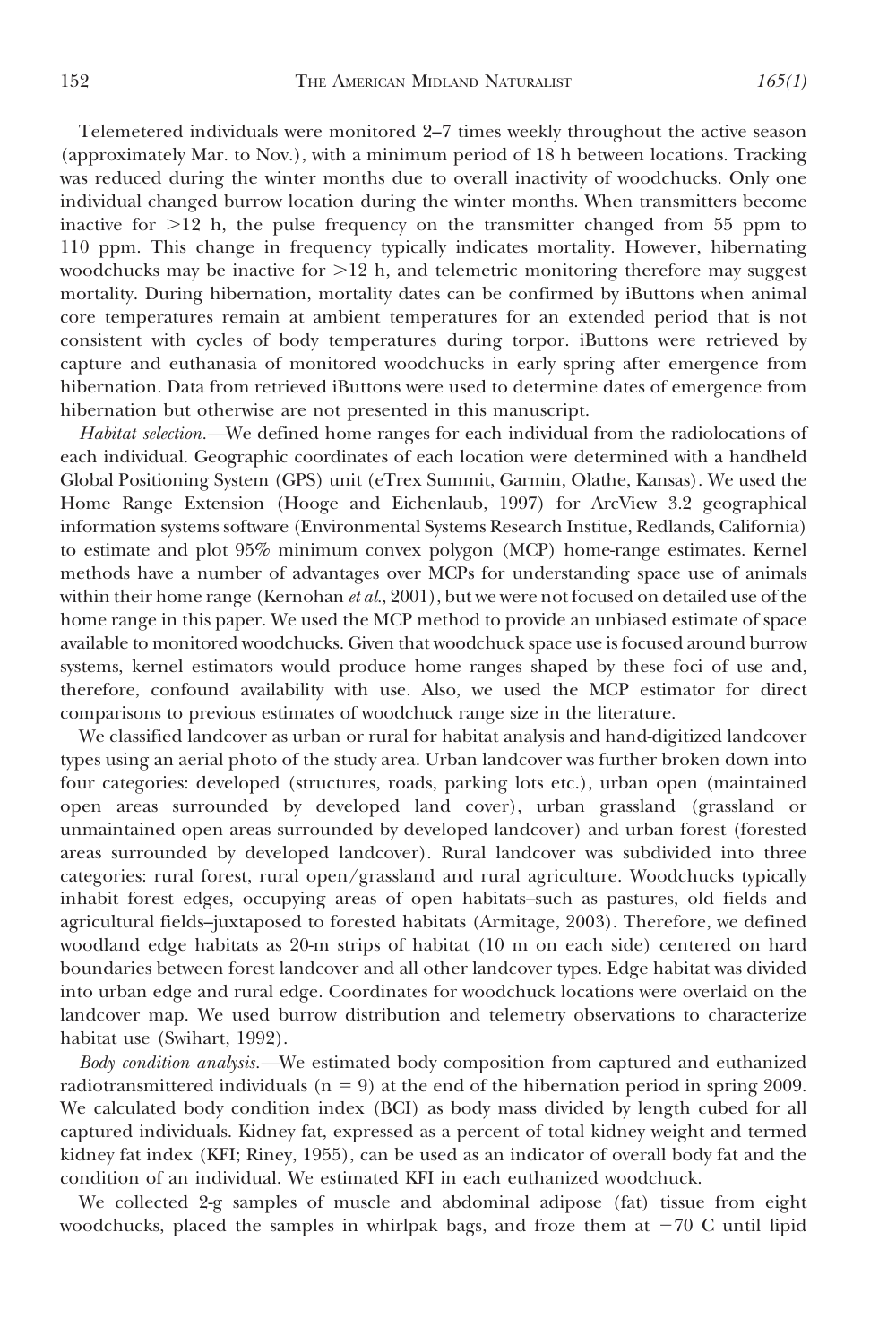analysis. Prior to lipid extraction, muscle samples were freeze-dried and pulverized; adipose samples were extracted intact. Tissue samples were extracted using a modified Folch (chloroform/methanol) extraction (Folch  $et$  al., 1957), and the resultant crude lipid samples were subjected to acid-catalyzed transmethylation performed overnight at 50 C as described previously by Christie (1982). The resultant fatty acid methyl esters (FAME) were separated using a Shimadzu GC-17A gas chromatograph (Shimadzu Scientific Instruments, Kyoto, Japan) equipped with a flame ionization detector (FID) fitted with a permanently bonded polyethylene glycol, fused silica capillary column (Omegawax 250, 30 m  $\times$  0.25 mm i.d., 0.25  $\mu$ m film). The injection volume was 1.0  $\mu$ L, helium was the carrier gas (30 cm/s, 205 C), and the injector temperature was 250 C. A split injection technique (100:1) was used, and the temperature program was as follows: 50 C held for 2 min, increased to 220 C at 4 C/min and held at 220 C for 15 min. Individual FAME were identified by reference to external standards (Supelco 37 Component FAME Mix, PUFA-1 (PUFA  $=$  polyunsaturated fatty acids), and PUFA-3; Supelco, Bellefonte, PA, USA). All solvents used were of High Performance Liquid Chromatography (HPLC) grade and obtained from Sigma Diagnostics Inc. (St. Louis, Missouri, USA).

Data analysis.—The percentage of area in a 500-m-radius buffer around each home range that comprised urban landcover (urban landcover is described above) was used to place each woodchuck along an urbanization gradient. We estimated survival rates of telemetered woodchucks with the known-fates model in program MARK (White and Burnham, 1999) and used model selection to assess sex, season (active season: 1 Apr.–30 Sept.; inactive season: 1 Oct.– 31 Mar.) and sex\*season effects on survival. We also incorporated the  $\%$  of urban landcover in a 500-m-radius buffer around original capture location of the monitored woodchuck as a covariate in our model selection. The known-fates model is an adaptation of the Kaplan-Meier Limit Estimator (K-MLE) with the staggered-entry design (Pollock et al., 1989), which allows newly telemetered individuals to be added to the sample at any time. We formatted each encounter history into monthly intervals starting with 1 Apr. and coded each encounter as live, dead or censored. Telemetered individuals were considered censored if radio contact was lost.

Habitat selection was assessed by compositional analysis (Aebischer et al., 1993). Compositional analysis uses log-ratios of use and availability in a multivariate approach to determine selection among habitats. It alleviates some of the statistical problems of other methods of habitat selection. Individual animals were considered as replicates. Of the 16 monitored animals, only one pair had slight range overlap during the study. Based on published work, we predicted that woodchuck selected edge habitats (Swihart, 1992; Armitage, 2003). We conducted analyses at two scales (second- and third-order; Johnson, 1980) in a hierarchical manner. These two analyses represent selection at the scale of the home range (second-order) and at the scale of specific habitat types within the home range (third-order). To examine second-order habitat selection, we compared landcover composition in home ranges (used habitat) to the landcover composition in a 500-m buffer around the center point of the individual's home range (available habitat). A buffer of 500 m was chosen based on the maximum movement (470 m) of an individual woodchuck, and thus relevant to selection of home ranges by dispersing woodchucks. We also assessed habitat selection at the third-order level. For this analysis, the landcover composition of the home range was considered available habitat for a given individual and the specific types used by that individual were considered as used habitat. Hierarchically, we examined selection at three levels: (a) all nine landcover categories described above; (b) a reduced set of four categories (pooled urban types, pooled rural types, urban edge and rural edge); and (c) edge vs. non-edge.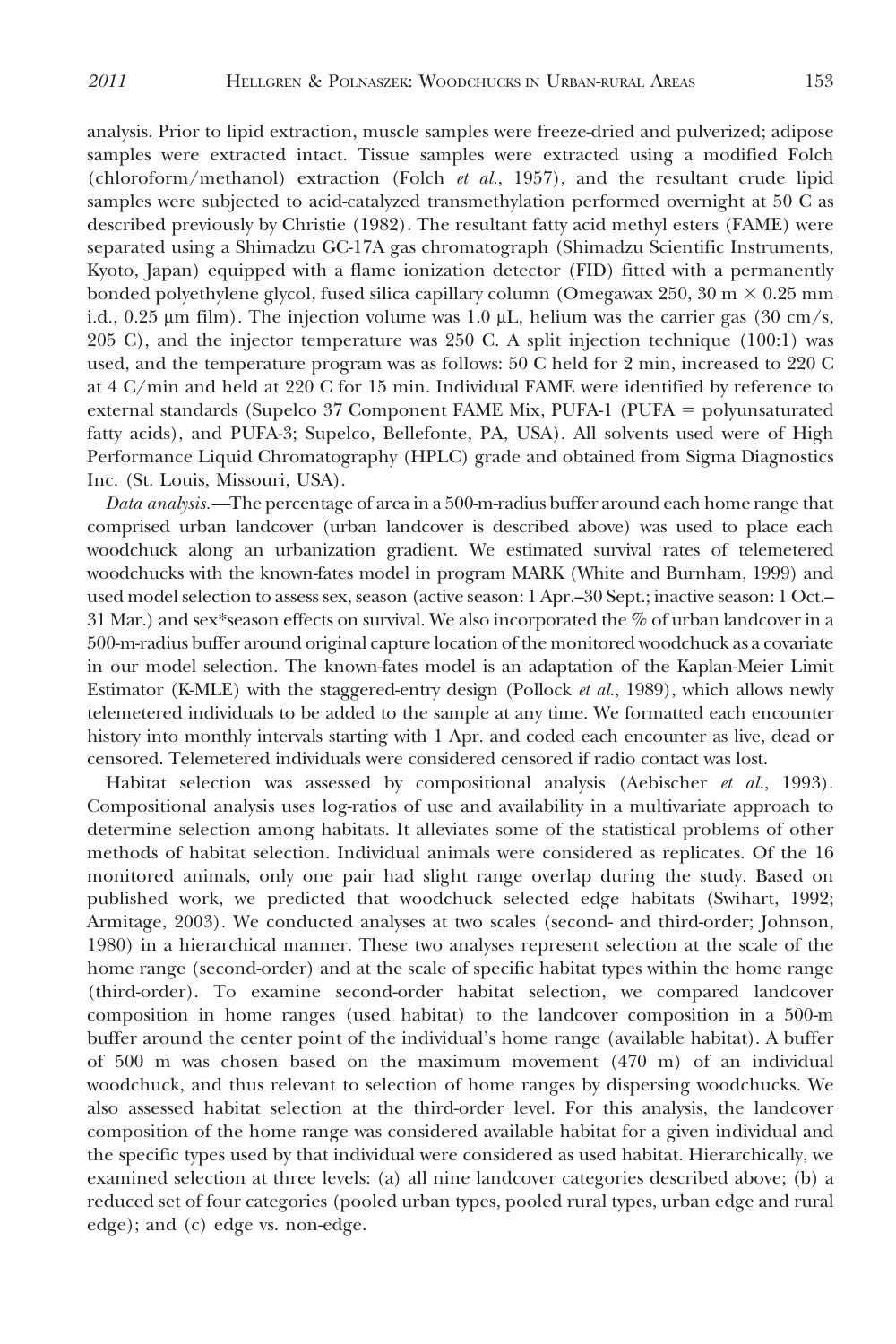| Model              | AICc  | $\triangle$ AICc | $w_i$ | Likelihood | K | Deviance |
|--------------------|-------|------------------|-------|------------|---|----------|
| $\{sex\}$          | 28.67 | 0.00             | 0.46  | 1.00       |   | 26.64    |
| {sex*season}       | 30.04 | 1.37             | 0.19  | 0.50       | 2 | 25.94    |
| $\{constant\}$     | 30.62 | 1.95             | 0.14  | 0.38       |   | 28.59    |
| $\{sex * urban\}$  | 30.71 | 2.04             | 0.14  | 0.36       | 2 | 26.61    |
| {season}           | 31.93 | 3.26             | 0.07  | 0.20       | 2 | 27.83    |
| {sex*season*urban} | 32.13 | 3.46             | 0.06  | 0.18       | 3 | 25.94    |

TABLE 1.—Survival modeling for woodchucks monitored by radiotelemetry in southern Illinois, 2008– 2009

We assessed metrics of body condition (BCI, KFI) along the urbanization gradient by regressing woodchuck condition on percent urban landcover within that woodchuck's buffered home range. Fatty acid data were assessed for normality with the Shapiro-Wilks test. The distribution of  $81\%$  (47 of 58) of the fatty acid-sample (muscle or fat) combination data sets did not differ ( $P > 0.05$ ) from normality. Variables that did differ from normality composed  $\leq 0.2\%$  of total fatty acid composition. Therefore, we compared composition of adipose and muscle samples for each fatty acid by ANOVA nested by individual. We also compared fatty acid composition between urban  $($ >50% urban landcover in buffered home range) and rural  $\langle$  50% urban landcover) woodchucks by ANOVA for each sample type (fat or muscle). We set the  $\alpha$ -level for individual comparisons at P = 0.05, and report values for  $0.05 \leq P \leq 0.10$  as results of potential reader interest. The Bonferroni-corrected experimentwise  $\alpha$ -level for fatty acid analyses was P = 0.0017 due to multiple comparisons. We conducted all statistical analyses using SAS software (SAS/STAT Version 9.2; SAS Institute, Cary, North Carolina).

#### **RESULTS**

We captured six woodchucks (2 adult females, 3 adult males, 1 yearling) during Jun.–Aug. 2007 in 196 trapnights, and 41 woodchucks (10 adult females, 4 adult males, 19 yearlings and 8 juveniles) during Mar.–Oct. 2008 in  $\sim$ 1200 trapnights. Radio transmitters were implanted into 17 adults and three yearlings (13 F, 7 M). No females were lactating at capture, but three showed signs of recent suckling. At the end of field activities, we were monitoring two telemetered adults (1 F, 1 M) and six individuals were missing.

Survival.—We estimated survival from the monitoring of 20 telemetered woodchucks. Three of these individuals were initially transmittered as yearlings and ended the study as adults; therefore, we did not include age as a variable in our modeling. The top survival model contained sex as a factor (Table 1), with annual survival  $(\pm s_{\rm E})$  estimates for males and females of 1.0  $\pm$  0.0 and 0.68  $\pm$  0.15, respectively. The sex model containing % urban landcover as a covariate was 2.04 AICc units greater than the top model. The sex\*season and null models had weak support at 1.37 and 1.95  $\triangle$ AICc units, respectively, greater than the top model. Overall annual survival of adult woodchucks was estimated to be  $0.76 \pm 0.12$ .

We recorded three mortalities, all of adult females. Two were believed to be depredated by large canids [coyote (*Canis latrans*) or domestic dog] and one transmitter began emitting on mortality mode at the end of the hibernation period. The mortality at the end of the hibernation period was the lone individual to move locations during the winter. This same individual had been earlier translocated by a human resident. Most surviving females were recovered (n = 7), with others missing (n = 2) or being monitored at the end of the study  $(n = 1)$ . Two of the missing animals were likely trapped as nuisance animals. No male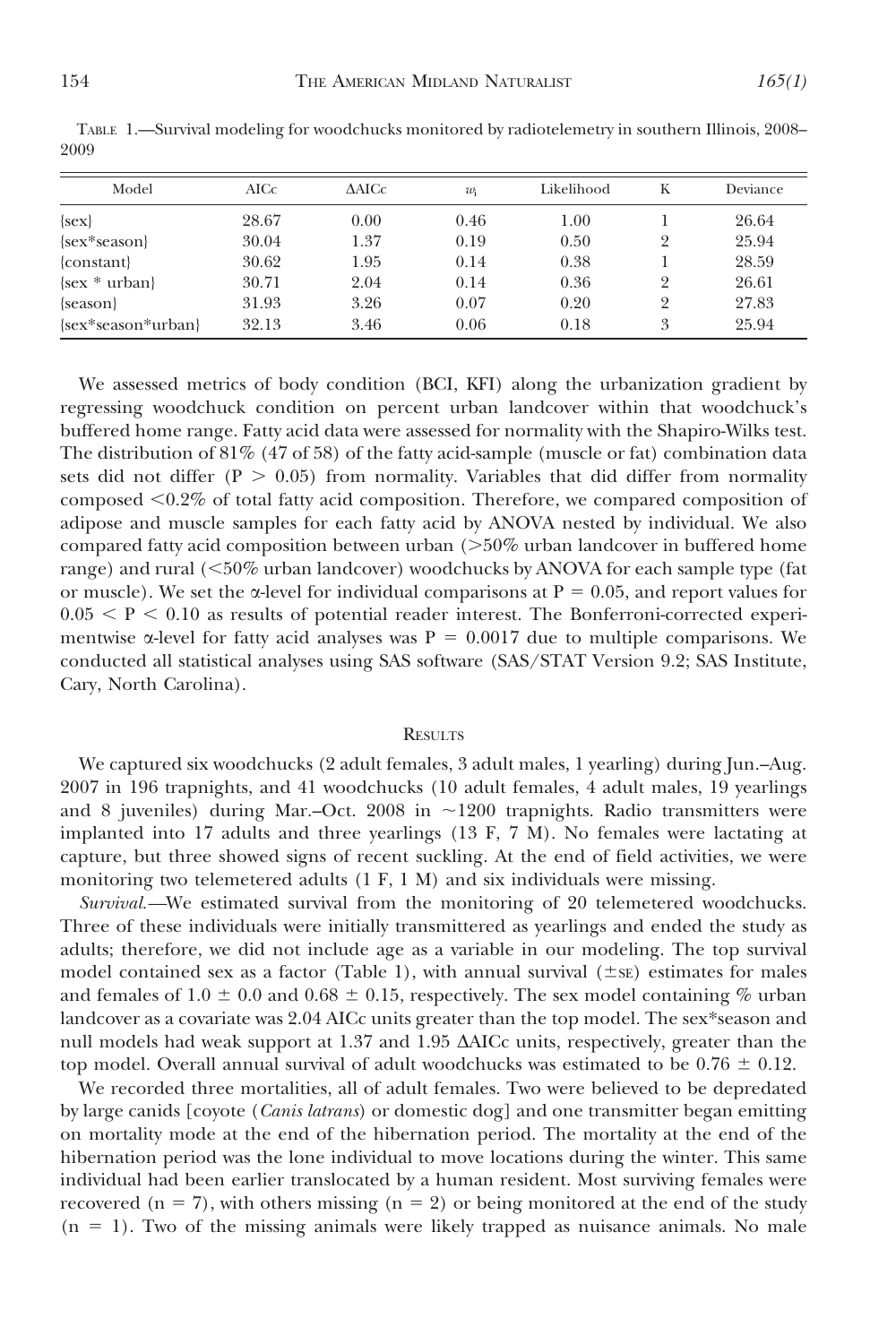

FIG. 1.—Plot of home-range size in woodchucks vs. % urban landcover contained within a 500-mradius buffer surrounding the animal's capture location in the greater Carbondale, Illinois area

mortalities were noted, although four individuals were missing. The other three males had been recovered ( $n = 2$ ) or were still being monitored ( $n = 1$ ) at the end of the project monitoring period.

Home range and habitat selection.—We estimated home ranges for 16 individuals with 10–57 relocations. These individuals were monitored for  $79-596$  d (total radiodays = 4425). Home-range sizes ranged from 0.15 ha to 3.83 ha, and averaged 2.59 ( $\pm$ 1.09, n = 4) ha for males and 1.53 ( $\pm$ 0.39, n = 11) ha for females (Fig. 1). The home-range size of a single relocated female (14.83 ha) was considered an outlier and not included in the average due to large movements immediately after the relocation and again before hibernation. There was no relationship ( $F_{1,12} = 0.25$ ,  $P = 0.63$ ) between home-range size and % urban landcover in a buffer surrounding the capture locations of study woodchucks (Fig. 1).

We collected 439 radiolocations on 16 woodchucks for analysis of habitat selection. There was no overall second-order ( $\lambda = 0.382$ , P = 0.132) or third-order ( $\lambda = 0.363$ , P = 0.108) habitat selection when considering all defined types of landcover (Table 2). However, there were significant pairwise differences between some types of landcover (Table 3). When landcover types were pooled into four types (urban, rural, urban-edge and rural-edge), overall second-order selection was marginally significant ( $\lambda = 0.596$ , P = 0.058). Rural edge

TABLE 2.—Summary of landcover types within 500-m-radius buffers around home ranges, within home ranges, and by telemetry locations within home ranges for woodchucks ( $n = 16$ ) in southern Illinois, 2008–2009

|               |               |                                                                                                                      |               |                      | $%$ Landcover type      |                 |                         |           |
|---------------|---------------|----------------------------------------------------------------------------------------------------------------------|---------------|----------------------|-------------------------|-----------------|-------------------------|-----------|
| Scale         | Rural<br>edge | Rural<br>forest                                                                                                      | Urban<br>edge | Rural<br>agriculture | Rural<br>open/<br>grass | Urban<br>forest | Urban<br>open/<br>grass | Developed |
| <b>Buffer</b> |               |                                                                                                                      |               |                      |                         |                 |                         |           |
| zones         |               | $12.9 \pm 5.2$ $24.8 \pm 6.5$ $5.2 \pm 1.6$ $6.3 \pm 2.4$ $11.3 \pm 4.7$ $6.5 \pm 2.9$ $19.4 \pm 6.4$ $13.8 \pm 3.2$ |               |                      |                         |                 |                         |           |
| Home          |               |                                                                                                                      |               |                      |                         |                 |                         |           |
| ranges        |               | $20.8 \pm 4.730.9 \pm 7.39.8 \pm 5.92.7 \pm 1.655.6 \pm 3.35.9 \pm 5.218.6 \pm 7.661 \pm 1.7$                        |               |                      |                         |                 |                         |           |
| Locations     |               | $30.8 \pm 6.5$ 15.1 $\pm$ 4.4 14.2 $\pm$ 7.1 1.0 $\pm$ 1.0 2.5 $\pm$ 1.8 5.0 $\pm$ 4.0 14.3 $\pm$ 6.0 16.8 $\pm$ 4.9 |               |                      |                         |                 |                         |           |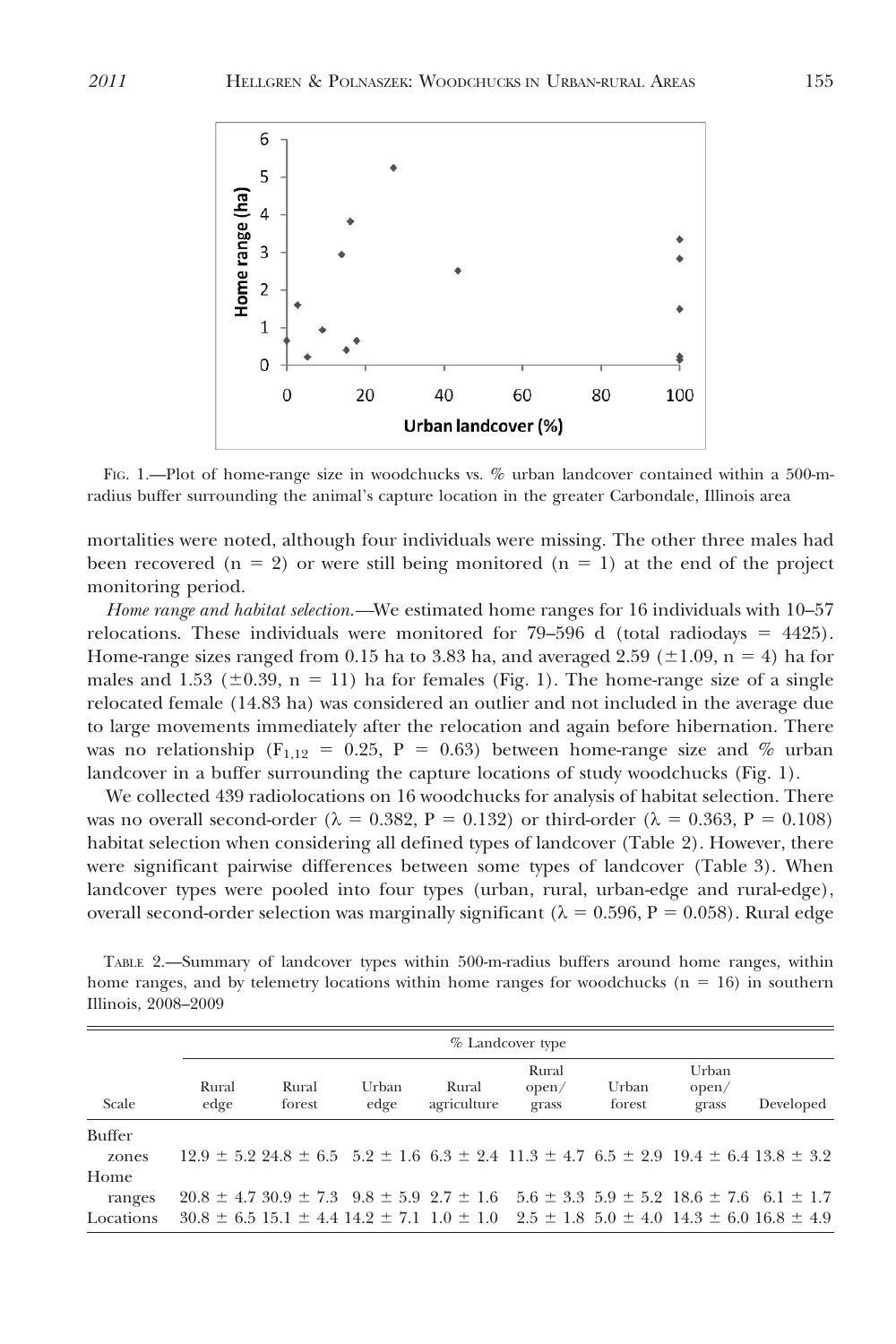TABLE 3.—Matrices and habitat ranking from compositional analysis of habitat selection in woodchucks in southern Illinois,  $2008-2009$ . The sign of the t-values for landcover comparisons is indicated with + or  $-$  signs; +++ and  $-$  represent pairwise comparisons with P < 0.05. Comparisons are read as rows vs. columns ( $e.g.,$  rural edge selected more than urban edge for second-order analysis)

|                   |               | Landcover type  |                                          |                 |                                 |                 |          |                                 |  |  |
|-------------------|---------------|-----------------|------------------------------------------|-----------------|---------------------------------|-----------------|----------|---------------------------------|--|--|
| Scale of analysis | Rural<br>edge | Rural<br>forest | Urban<br>edge                            | Rural           | Rural<br>agriculture open/grass | Urban<br>forest | Urban    | open/grass Developed            |  |  |
| Second order      |               |                 |                                          |                 |                                 |                 |          |                                 |  |  |
| Rural edge        |               | $^{+}$          | $^{+++}$                                 | $^{+++}$        | $^{++}$                         | $^{+++}$        | $^{+++}$ | $^{+++}$                        |  |  |
| Rural forest      |               |                 | $^{+}$                                   | $^{+++}$        | $^{+++}$                        | $^{+++}$        | $^{+++}$ | $^{+++}$                        |  |  |
| Urban edge        |               |                 |                                          | $+$             | $^{+++}$                        | $^{+++}$        | $^{+++}$ | $^{+++}$                        |  |  |
| Rural agriculture |               |                 |                                          |                 | $+$                             | $^{+++}$        | $^{+++}$ | $^{+++}$                        |  |  |
| Rural open/grass  |               |                 |                                          |                 |                                 | $^{+++}$        | $^{+++}$ | $^{+++}$                        |  |  |
| Urban forest      |               |                 |                                          |                 |                                 |                 | $^{+}$   | $^{+}$                          |  |  |
| Urban open/grass  |               |                 |                                          |                 |                                 |                 |          | $+$                             |  |  |
| Developed         |               |                 |                                          |                 |                                 |                 |          |                                 |  |  |
|                   |               |                 |                                          |                 | Landcover type                  |                 |          |                                 |  |  |
| Scale of analysis |               |                 | Urban<br>Rural edge Developed open/grass | Rural<br>forest | Urban<br>forest                 | Urban<br>edge   | Rural    | Rural<br>open/grass agriculture |  |  |
| Third order       |               |                 |                                          |                 |                                 |                 |          |                                 |  |  |
| Rural edge        |               | $^{+}$          | $^{+++}$                                 | $^{+++}$        | $^{+++}$                        | $^{+++}$        | $^{+++}$ | $^{+++}$                        |  |  |
| Developed         |               |                 | $^{+++}$                                 | $^{+++}$        | $^{++}$                         | $^{+++}$        | $^{+++}$ | $^{+++}$                        |  |  |
| Urban open/grass  |               |                 |                                          | $^{+}$          | $+$                             | $^{+++}$        | $^{+++}$ | $^{+++}$                        |  |  |
| Rural forest      |               |                 |                                          |                 | $+$                             | $^{+}$          | $^{+++}$ | $^{+++}$                        |  |  |
| Urban forest      |               |                 |                                          |                 |                                 | $+$             | $^{+++}$ | $^{+++}$                        |  |  |
| Urban edge        |               |                 |                                          |                 |                                 |                 | $^{+++}$ | $^{+++}$                        |  |  |
| Rural open/grass  |               |                 |                                          |                 |                                 |                 |          | $+$                             |  |  |
| Rural agriculture |               |                 |                                          |                 |                                 |                 |          |                                 |  |  |

was the most highly ranked type and urban cover the lowest-ranked, with rural and urban edge not significantly different from each other. For the same categories of landcover, there was strong third-order selection ( $\lambda = 0.395$ , P = 0.008). Urban was the most highly ranked landcover at this within-home-range scale. Note that developed landcover was selected relative to all other cover types except rural edge in the overall third-order analysis (Table 3). Finally, there was marginal selection for edge over non-edge landcover at both second- ( $\lambda = 0.814$ , P = 0.077) and third-order ( $\lambda = 0.798$ , P = 0.075) scales.

Body condition analysis.—Nine individuals were captured an average of 35 d (range: 12– 61 d) after emergence from hibernation. These individuals were sacrificed to recover transmitters, iButtons and to obtain tissue samples. Kidney fat indices ranged from 8% to 35%. Linear regression showed a marginal negative effect of % urban landcover on kidney fat index  $(F_{1,8} = 5.18, P = 0.057; Fig. 2)$ . Similarly, regressing body condition index  $(kg/m<sup>3</sup>)$  on % urban land cover revealed a negative effect of urban landcover within an individual's home range on body condition ( $F_{1,8} = 10.62$ ,  $P = 0.014$ ; Fig. 2).

The composition of adipose and muscle tissues differed  $(P < 0.05)$  for nearly all individual fatty acids (Table 4). Generally, adipose tissue had higher percentages of monounsaturated fatty acids (particularly 18:1n-9, oleic acid) than muscle samples; whereas muscle samples had higher percentages of polyunsaturated fatty acids, such as 18:2n-6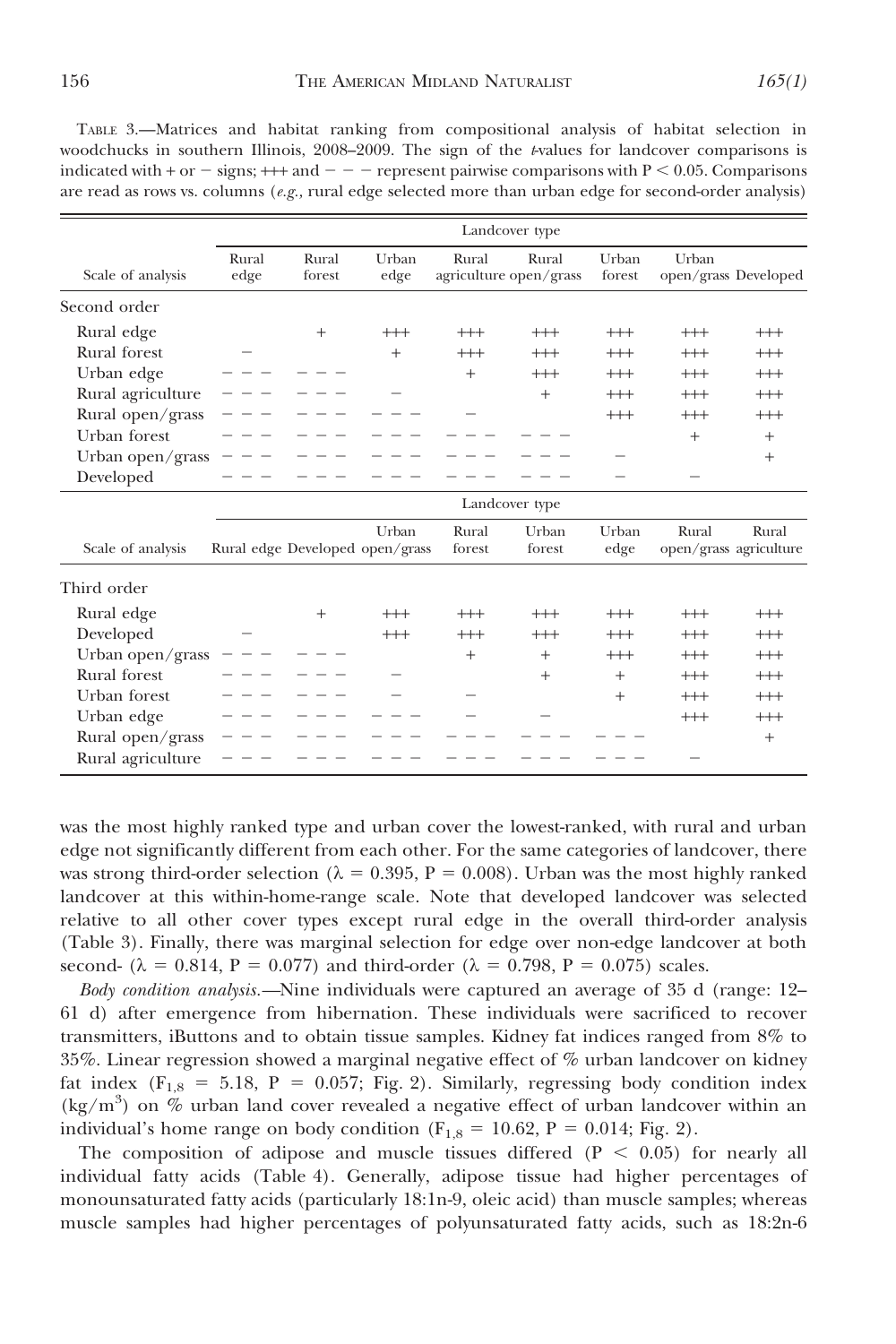

F1G. 2.—Regression of body condition index (kg/m<sup>3</sup>) and kidney fat index in woodchucks on  $\%$ urban landcover within a 500-m-radius buffer surrounding capture point of corresponding woodchuck in the greater Carbondale, Illinois area

(linoleic acid) than adipose samples. If the Bonferroni-corrected  $\alpha$  (P < 0.0017) is used, these patterns were retained, with nine (of 29) comparisons differing between fat and muscle samples (Table 4). Comparisons of urban vs. rural samples isolated only two marginal effects, with rural adipose samples having a higher percentage ( $P = 0.06$ ) of 18:2n-6 (linoleic acid) and rural muscle samples having a higher percentage ( $P = 0.09$ ) of 18:3n-6  $(\gamma$ -linolenic acid) than corresponding urban samples. With the more conservative Bonferroni-corrected  $\alpha$ , none of these comparisons is close to significance.

#### **DISCUSSION**

We detected no effect of urbanization level on woodchuck survival. This result was not surprising given the few mortalities ( $n = 3$ ) and overall high survival rate. Canid predation [likely coyotes (Canis latrans) or domestic dog] accounted for the only two known mortalities, with an additional unknown mortality during late hibernation. Predation by large carnivores is the dominant cause of mortality in other wildland populations of Marmota (Bryant and Page, 2005). Anthropogenic mortality in our population occurs based on numerous observations of road-killed individuals within the study area. In addition, we suspect that two missing woodchucks were likely trapped by landowners as nuisance animals. Unfortunately, our limited sample did not allow assessment of the magnitude of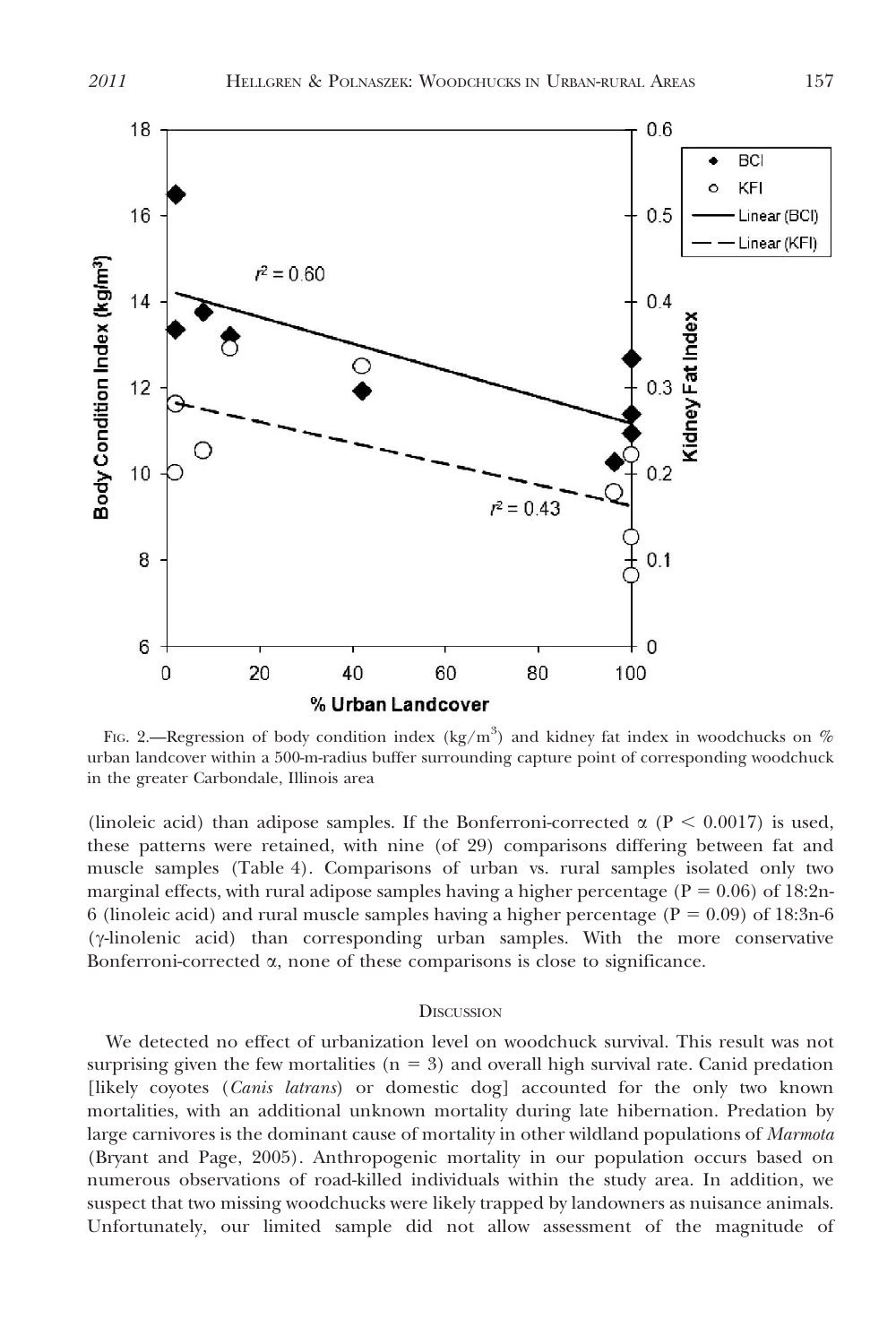Total monounsaturated

|                                            |                 | Muscle tissue |                   |           |                 |      |                 |      |
|--------------------------------------------|-----------------|---------------|-------------------|-----------|-----------------|------|-----------------|------|
|                                            | Urban $(n = 3)$ |               | Rural ( $n = 4$ ) |           | Urban $(n = 4)$ |      | Rural $(n = 3)$ |      |
| Fatty acid                                 | Mean            | <b>SE</b>     | Mean              | <b>SE</b> | Mean            | SE.  | Mean            | SE.  |
| $14:0^*$                                   | 1.49            | 0.08          | 1.30              | 0.14      | 0.90            | 0.22 | 0.87            | 0.07 |
| 14:1                                       | 0.09            | 0.05          | 0.02              | 0.02      | 0.05            | 0.05 | 0.00            | 0.00 |
| 15:0                                       | 0.17            | 0.09          | 0.10              | 0.06      | 0.03            | 0.03 | 0.05            | 0.05 |
| 16:0                                       | 14.77           | 0.92          | 14.78             | 0.25      | 16.10           | 0.29 | 15.64           | 0.89 |
| 16:1                                       | 2.69            | 0.42          | 1.84              | 0.45      | 2.00            | 0.55 | 1.74            | 0.09 |
| 17:0                                       | 0.71            | 0.10          | 0.50              | 0.17      | 0.71            | 0.07 | 0.59            | 0.04 |
| 16:3                                       | 0.17            | 0.17          | 0.00              | 0.00      | 0.00            | 0.00 | 0.00            | 0.00 |
| $18:0^{**}$                                | 3.12            | 0.96          | 4.36              | 0.94      | 9.16            | 1.98 | 7.63            | 1.00 |
| $18{:}1\mathrm{n}\text{-}\mathrm{9}^{***}$ | 55.15           | 2.89          | 54.51             | 1.89      | 28.44           | 7.63 | 33.24           | 5.04 |
| $18{:}1\mathrm{n}\text{-}7^{**}$           | 1.00            | 0.18          | 0.94              | 0.15      | 1.57            | 0.17 | 1.30            | 0.18 |
| $18:2n-6***$                               | 6.34            | 0.28          | 9.58              | 1.10      | 19.98           | 3.86 | 19.28           | 1.34 |
| $18:3n-6$ *                                | 0.00            | 0.00          | 0.11              | 0.04      | 0.12            | 0.01 | 0.19            | 0.04 |
| 18:3n-4                                    | 0.00            | 0.00          | 0.00              | 0.00      | 0.07            | 0.07 | 0.00            | 0.00 |
| 18:3n-3                                    | 13.63           | 2.94          | 10.95             | 2.23      | 7.00            | 2.14 | 9.57            | 1.08 |
| 20:0                                       | 0.05            | 0.05          | 0.21              | 0.08      | 0.06            | 0.04 | 0.12            | 0.01 |
| $20:1***$                                  | 0.57            | 0.15          | 0.64              | 0.11      | 0.30            | 0.04 | 0.37            | 0.02 |

20:2 0.00 0.00 0.00 0.00 0.06 0.04 0.00 0.00 20:3 0.00 0.00 0.00 0.00 0.08 0.08 0.00 0.00 20:4n-6\*\*\* 0.03 0.03 0.05 0.05 6.86 2.20 5.13 1.00  $20:5n-3$ <sup>\*\*\*</sup> 0.00 0.00 0.00 0.00 1.05 0.29 0.69 0.22  $22.5***$  0.00 0.00 0.11 0.11 3.76 1.29 2.57 0.56  $22:6n-3$ <sup>\*\*</sup> 0.00 0.00 0.00 0.00 1.45 0.48 0.79 0.27  $24:1^{***}$  0.00 0.00 0.00 0.00 0.21 0.08 0.21 0.04 Total saturated FA\*\* 20.31 0.62 21.25 1.44 26.97 2.03 24.91 1.91

FA<sup>\*\*\*</sup> 59.50 2.99 57.95 2.40 32.57 8.01 36.87 4.98 Total polyunsaturated FA\*\*\* 20.18 3.17 20.80 3.15 40.46 6.01 38.22 3.15 n-6 FA\*\*\* 6.38 0.31 9.74 1.14 27.11 6.04 24.60 2.34 n-3 FA 13.63 2.94 11.05 2.16 13.29 0.61 13.62 1.25 n-3: n-6<sup>\*\*</sup> 2.13 0.45 1.12 0.15 0.58 0.15 0.56 0.05

TABLE 4.—Fatty acid composition (%) of muscle and adipose samples from woodchucks collected in southern Illinois,  $18$  Mar $-13$  Apr. 2009 (<60 d after emergence)

\*\*\*P < 0.001, \*\*P < 0.01, \*P < 0.05 (Comparisons between adipose and tissue samples)

anthropogenic mortality. Survival rates of wildlife species can be higher or lower in urban environments, depending on such variables as food availability, predator densities and direct human mortality (Ditchkoff et al., 2006). For example, predation by domestic carnivores on small mammals may be greater in the urban-rural edge than in urban core areas (Gillies and Clout, 2003). For woodchucks, human harvest and predation may be greater in rural areas and vehicle collision and nuisance trapping may be greater in urban areas. However, adequate examination of the relative impact of these factors on our study species across the urban-rural gradient at the population level awaits larger samples.

The overall annual survival rate of 0.76 for adult woodchucks in southern Illinois is similar in magnitude to survival rates of several other species of Marmota. Survival of adult female yellow-bellied marmots (M. flaviventris) in Colorado varied by site from  $0.62$  to  $0.80$  (Ozgul et al., 2006), with an average of 0.76 in established colonies. Estimates of annual survival in two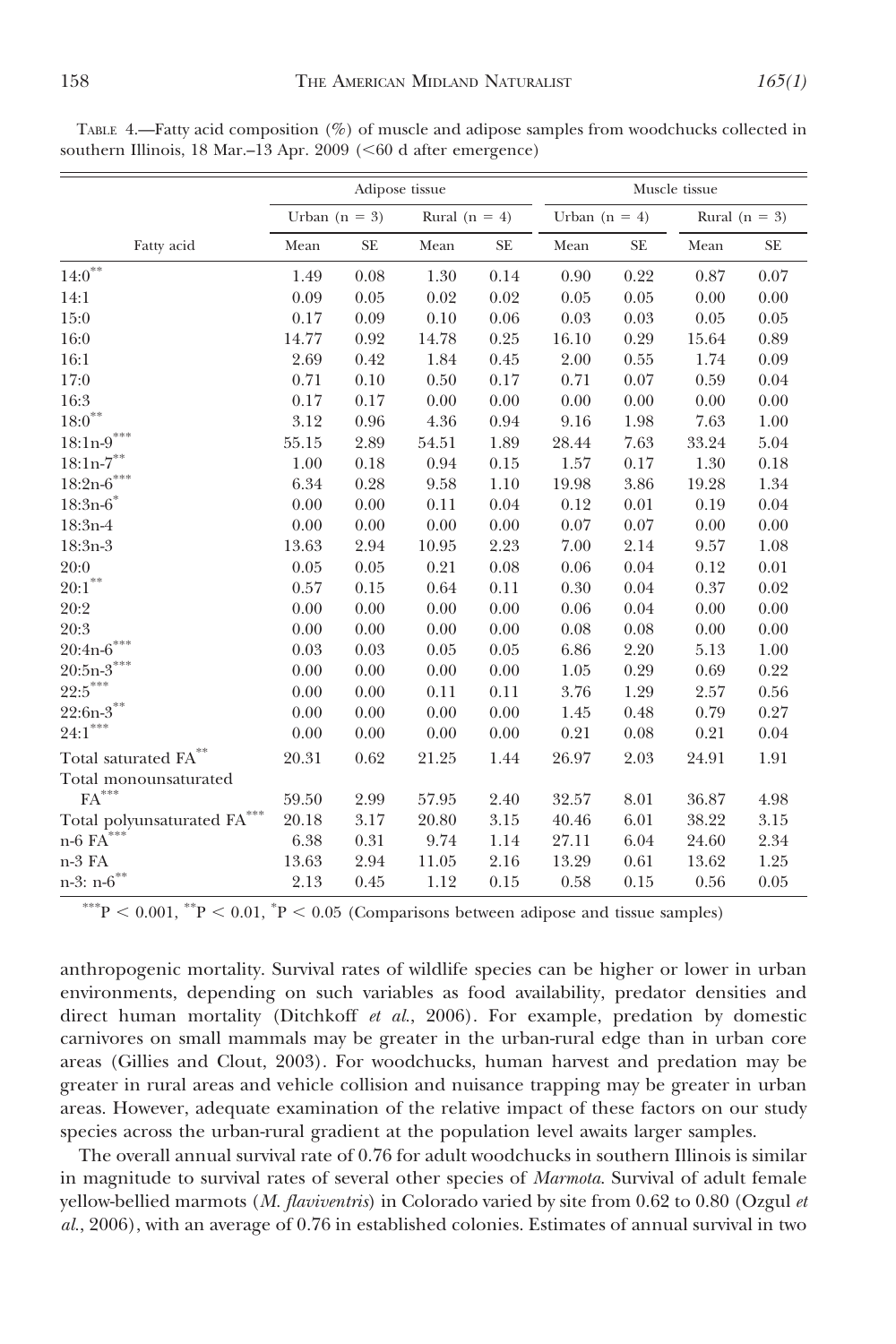endangered species, Olympic marmots (M. olympus) and Vancouver marmots (M. vancouverensis), were 0.69 and 0.79 for adult females and adult males, respectively, in the former species (Griffin *et al.*, 2008); and 0.79 and 0.74 for adult females and adult males, respectively, in the latter species (Bryant and Page, 2005). Olympic and Vancouver marmots are both declining, perhaps due to decreases in adult female survival (Griffin et al., 2008). However, the similarity in survival rates between these endangered species and our study population is not necessarily evidence that woodchucks in southern Illinois are declining. Woodchucks have larger litter sizes (average  $= 4.67$ ; Hayssen, 2008) than the endangered marmots (3.4–4.0; Hayssen, 2008), and this demographic characteristic may permit woodchuck populations to remain stationary at lower adult survival rates than the other species.

Home-range sizes and spatial organization in woodchucks vary considerably across time and space (see references in Maher, 2004), and are believed to be linked to variation in resource distribution and abundance (Swihart, 1992; Maher, 2004). The lack of any relationship between home-range size and urbanization level suggested no clear link between urbanization and resource distribution, although our lack of data in the 50–90% range of urban landscapes may have prevented us from observing a nonlinear  $(e.g.,)$ quadratic) relationship. Home-range sizes of woodchucks in our study population were comparable to those seen in two Connecticut orchards, where male and female ranges averaged 4.01 and 1.96 ha, respectively (minimum convex polygon; Swihart, 1992). Meier (1992) reported summer range sizes, also estimated with convex polygons, of 1.35 ha for females and 1.61 ha for males in a mixture of woodland and old-field habitats in southeastern Ohio. Males typically have larger ranges than females (Swihart, 1992; Maher, 2004).

Habitat selection by woodchucks across the urban gradient was consistent with their characterization as a ''forest-edge species'' (Armitage, 2003). Throughout their range, woodchucks occupy meadow hedgerows and openlands  $(e.g.,$  pastures, old fields) interspersed with patches of forest (Armitage, 2003). Although we did not detect significant selection at the second-order level (selection of home ranges within a larger buffered area), all rural landcover types ranked higher than urban types except for urban edge. When the analysis was conducted on pooled types, rural edge emerged as the most highly ranked type at the second-order level, similar to findings by Swihart (1992) in orchard habitat in Connecticut.

The selection for urban cover at the third-order level may be driven by a within-home range preference for developed areas or, more specifically, human-built structures. The lack of second-order preference for any urban type of landcover, other than urban edge, suggests structures and other developed landcover do not influence selection of a home range by woodchucks. However, the finding that urban cover was the most preferred type at the third-order level suggested that individuals take advantage of usable shelter located within their home range. For instance, the home range of one individual comprised 9% developed landcover, which was composed of road/driveway surface, a house and several barns. However, 62% of the locations for the individual were on developed landcover (mostly under one barn). Other individuals in mostly rural areas also had burrow locations under sheds, in trailers and around other structures.

Body-condition and physiological data provided some interesting avenues for future research on urban-rural comparisons in mammals. Although we only assessed nine individuals for body condition, both indices indicated better condition (greater KFI and BCI) in rural woodchucks after emergence from hibernation. In addition, adipose tissue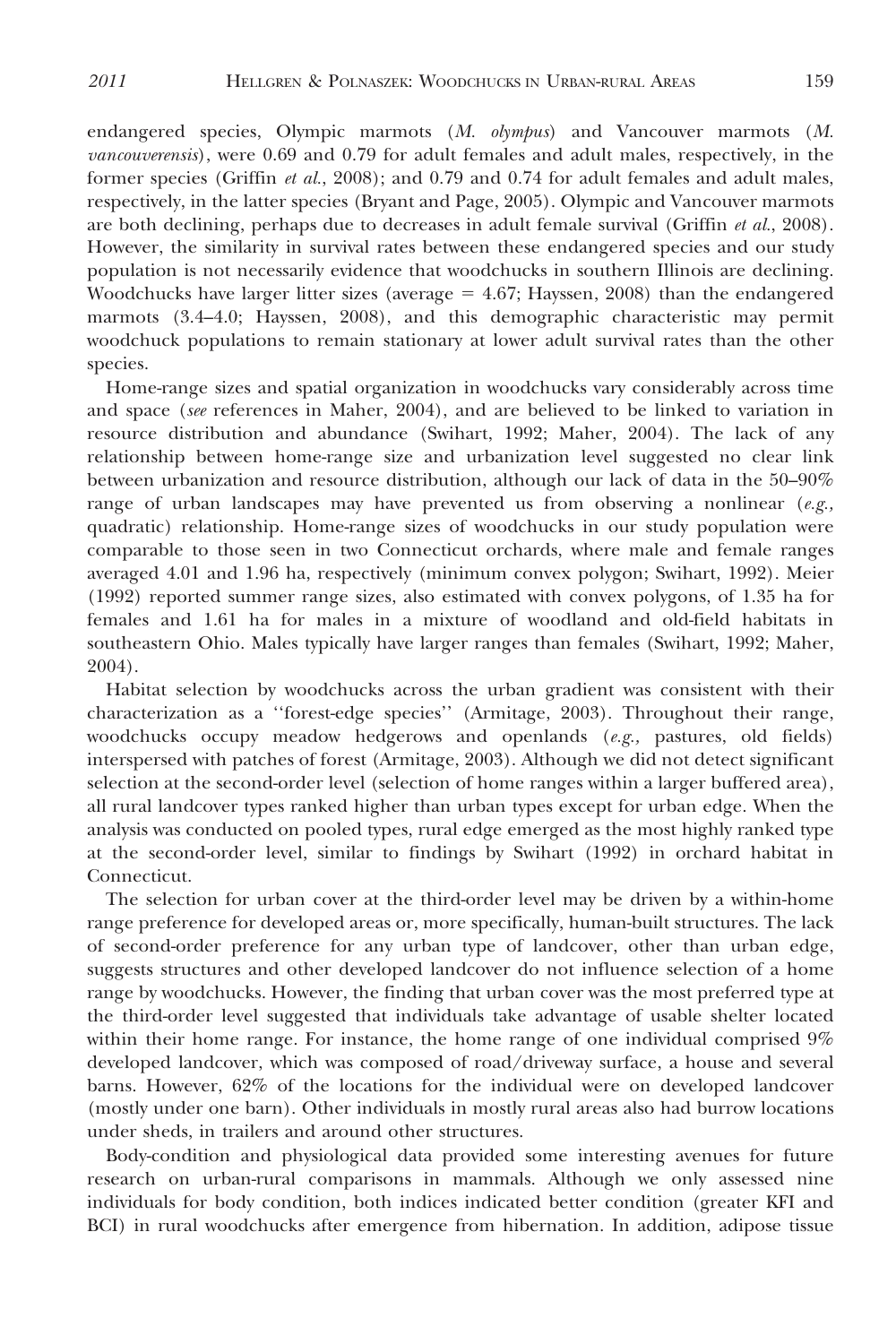from rural woodchucks had a higher percentage of linoleic acid, which is a key polyunsaturated fatty acid (PUFA) found in grains and seeds. We note that body condition and lipid composition were likely affected by food consumed after emergence because animals were sampled an average of 35 d after emergence. Future work should employ larger samples to provide better support for this finding, then focus on alternative explanations for variation in body composition between urban and rural individuals. Alternatives include differential food composition and availability, or variability in chronic stressors such as harassment.

Linoleic and linolenic acid, another PUFA, are considered essential fatty acids because they cannot be synthesized by mammals and therefore must be obtained in the diet (Florant, 1998). High levels of PUFA are generally believed to conserve membrane fluidity at low body temperatures because PUFA have lower melting points than saturated fatty acids (Munro and Thomas, 2004). Herbivorous hibernating mammals appear to regulate dietary intake of PUFA to a particular target, perhaps to optimize the hibernation process (too-high PUFA levels in fat depots may increase susceptibility to auto-oxidation; Munro and Thomas, 2004). Use of internal temperature data collected by iButtons to evaluate PUFA effects on the hibernation process would be a worthwhile approach; unfortunately, our thermal data were too sparse to conduct this evaluation.

Hibernating animals consuming diets higher in PUFA, particularly linoleic acid, tend to have longer bouts of hibernation and lower metabolic rates (Florant, 1998; Munro and Thomas, 2004), leading to overall energy conservation. Free-ranging alpine marmots (Marmota marmota) with the highest PUFA content in adipose tissue before hibernation lost the least mass overwinter (Bruns et al., 2000 cited in Munro and Thomas, 2004). If woodchuck survival varies along the urban-rural gradient, one possible mechanism for differences in overwinter survival may be variation in availability of PUFA-rich food items throughout the rural-urban mosaic.

Overall, our findings did not support predictions for woodchuck ecology if the species were synanthropic, directly benefiting from human activities and resources. Indeed, our pilot physiological data suggest the opposite. Survival rates and home-range sizes showed no relationship to urbanization level. However, woodchucks were confirmed to be urbanadapters, as described in McKinney (2002). Based on habitat rankings, they preferred home ranges composed of rural edge landcover; yet within those same home ranges, they selected human structures regardless of location along the urbanization gradient.

Acknowledgments.—This project was funded by Federal Aid Project W-150-R-1 administered through the Illinois Department of Natural Resources with the essential assistance of R. Bluett. We thank K. Lippmann and N. Alexander for help with field work, and J. Trushenski and J. Laporte for assistance with lipid analyses. Several private landowners provided access to land for trapping and monitoring woodchucks. We also thank two anonymous reviewers and Associate Editor M. Cramer for their constructive comments and suggestions.

#### LITERATURE CITED

- AEBISCHER, N. J., P. A. ROBERTSON AND R. E. KENWARD. 1993. Compositional analysis of habitat use from animal radio-tracking data. Ecology, 74:1313–1325.
- ARMITAGE, K. B. 2003. Marmots, p. 188–210. In: G. A. Feldhamer, B. C. Thompson and J. A. Chapman (eds.). Wild mammals of North America: biology, conservation, and management. Second edition. Johns Hopkins University Press, Baltimore, Maryland.
- BEIGLBOCK, C. AND W. ZENKER. 2003. Evaluation of 3 combinations of anesthetics for use in free-ranging alpine marmots (Marmota marmota). J. Wildl. Dis., 39:665–674.